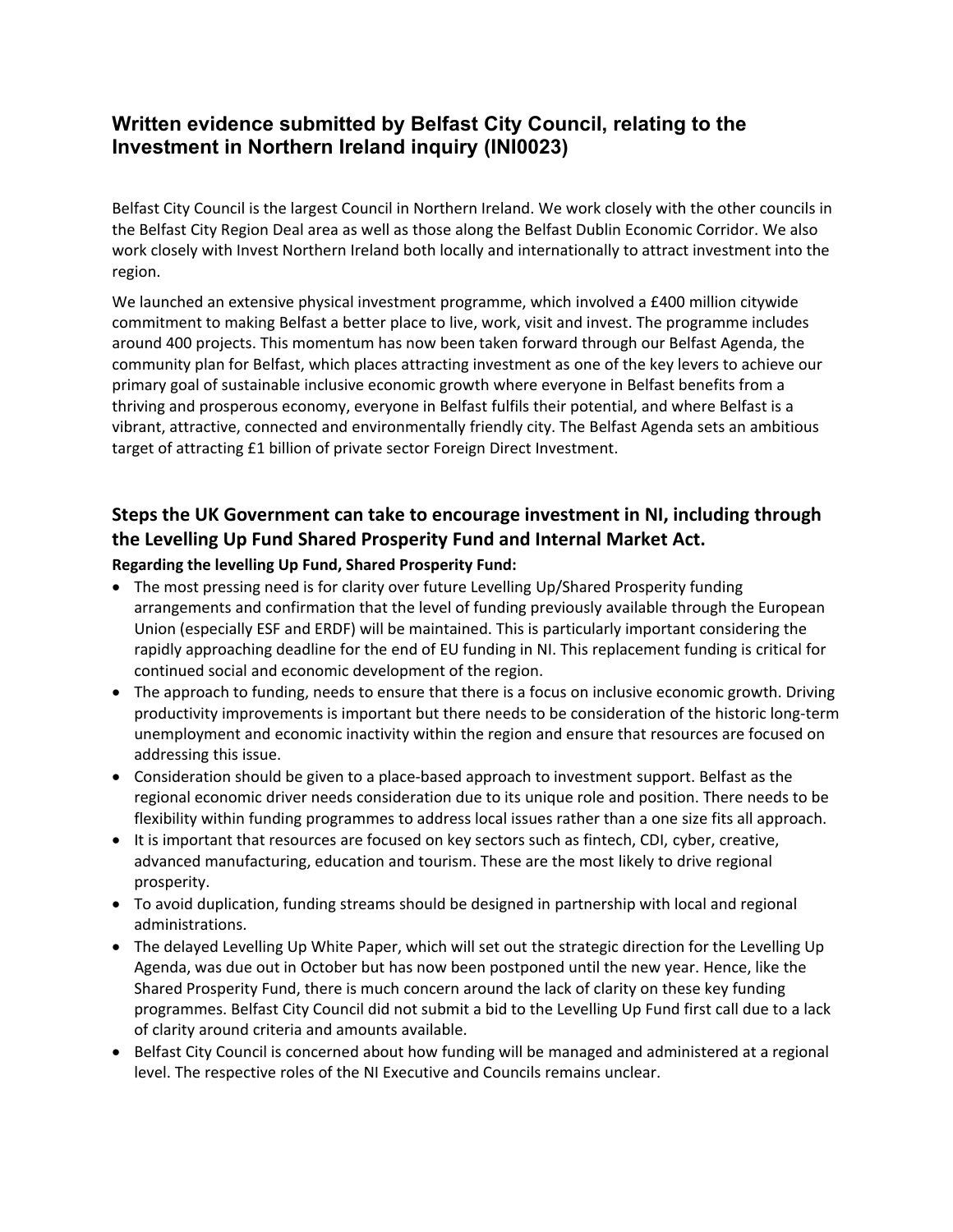**Regarding the issue of encouraging investment in NI Belfast City Council believe there are a number of steps government should take:**

- The Innovation and Inclusive Growth Commission (IIGC) Report "Reset for Growth" June 2021 makes several recommendations. It identifies actions to achieve the housing growth ambitions within the Belfast Agenda (the Belfast area Community Plan). These actions are necessary if this growth is to come at the pace and scale necessary to make a lasting impact. Principally these are in terms of the structural models required to support public-private collaboration and access to finance to bring forward developments.
- The IIGC propose the establishment of Housing Investment Funds. These will provide innovative financing vehicles aimed at removing the historical barrier to investment in housing in Belfast and Northern Ireland. In particular, they will work by de-risking investment.
- These actions need to involve a range of partners including local councils and other public and private sector landowners as appropriate. This would provide assurances to the market to support the delivery of city and regional ambitions and would lever additional resources for investment.
- There should be a refocus of existing funds, such as the Northern Ireland Investment Fund on residential, which could assist with gaps in affordable and viable finance products in the market. An increase in total funds available could also assist large-scale stalled development projects, which in turn would act as catalyst for other city centre regeneration programmes.
- Additionally, the reintroduction of grants or tax incentives for living-overthe-shops (LOTS) and Heritage in Housing could assist with retail investment stabilisation. This would be by providing options to counter retail rental decline whilst increasing the city centre population and potential consumer numbers.

### High Streets and City Centres

Though not specifically asked for in the Call for Evidence, Council believes that strengthening High Streets and City Centres adds to the overall investment appeal of a region. In relation to overcoming and addressing the significant issues these currently face:

- There is a need for government to take steps to ensure the appropriate funding mechanisms aligned to policy and legislation are put in place. There is a need for the priorities around diversifying support for the future of our High Streets and City Centres and these should be within the Programme for Government. Additionally, these should be costed and presented in a multiannual budgeting process across departments.
- The scale of commitment demonstrated through the £820 million 'Future High Streets Fund' and the £1.6 billion 'Stronger Towns Fund' put in place to support the high streets of over 200 towns within England, via councils, needs to apply in Northern Ireland. Similar investment programmes of scale, centrally funded, have been brought forward in the last 18 months in Wales and Scotland. A similar level of commitment is currently absent in Northern Ireland. Urgent consideration needs to be given to a similar scale of investment in NI. This should be in accordance with local community planning, development planning and growth planning priorities for Belfast.
- This could bring together multi-departmental, Council and other sources of funding into an aggregate multi-annual fund. Such a fund could be allocated and administered through councils with all partners (including government departments) working to deliver an agreed solutions and action plans.
- High Street Renewal Funding could be used to target larger scale infrastructure and structural change and improve the viability of stalled city centre development schemes, especially those with mixed use development that encourage city centre living.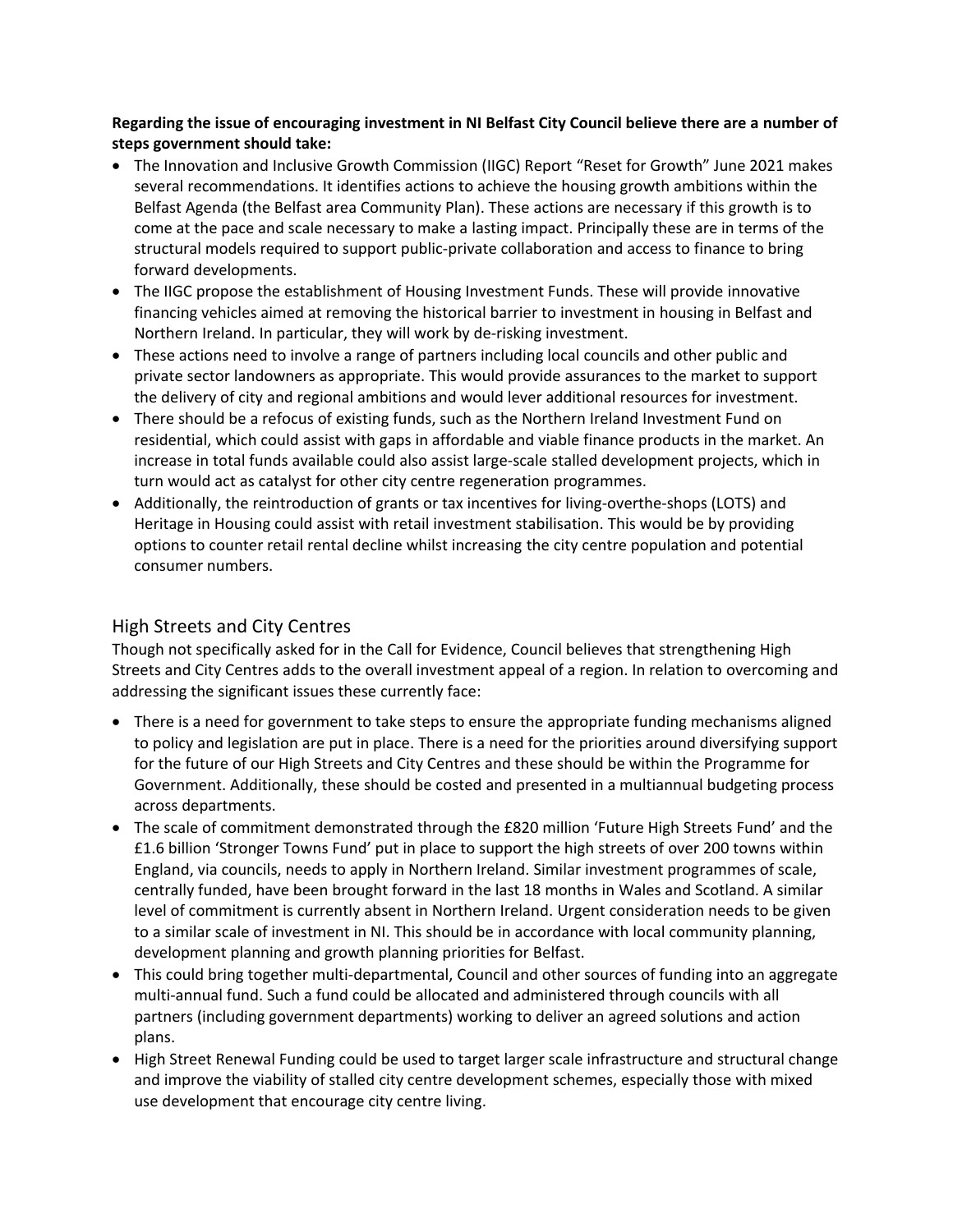- Government should give consideration to reopening the Urban Development Grant scheme which can act as an enabler for private sector development that may need support to address viability issues. This has the potential to enhance existing Belfast City Council programmes of work for example the Vacant Premises Programme within the city centre and sustaining the Vibrant Business Destinations programme that is directed at arterial routes and local neighbourhood centres.
- Long term investment in water and wastewater infrastructure is of great importance. Water infrastructure concerns are affecting the viability of key projects such as Weavers Cross, and the ambitious housing plans. The latter is important both to deliver for people who are on waiting lists but also to ensure NI is an attractor of talent to grow our economy. The UK's Infrastructure Bank will provide £22bn of infrastructure finance to tackle climate change and support regional and local economic growth. Steps should be taken by the devolved administration to engage with the UK Treasury on how this resource can best be used in Northern Ireland.
- City Centres and a commitment to place-based innovation and, in particular, acknowledging the importance of urban centres as the foci for knowledge-based innovation is another important element of attracting investment. Belfast City Council's Smart District is being constructed on the evidence of work by the Brookings Institution and example of places such as Smart Docklands shows there are a set of factors (beyond the traditional FDI formula) that are necessary to attract modern high-quality investment in innovation.
- These include commitment to collaborative innovation between enterprise, SMEs, universities and other institutions, and quality of life factors.

### **Steps the UK Government can take to ensure investment, including foreign direct investment, is economically effective**

### **As highlighted by The Innovation and Inclusive Growth Commission (IIGC) Report 'Reset for Growth' there is an opportunity to:**

- take a more strategic approach to exploring and developing market opportunities,
- build strategic networks and relationships,
- develop viable investment propositions to bring to market,
- build on Belfast's global brand and proposition as an investment location.

### **Belfast City Council has been working collaboratively with DIT to promote capital investment opportunities in Belfast and the wider city region. This has involved:**

- promotion of the DIT NI Investment portfolio a portfolio of £1.3bn worth of property investment opportunities;
- attendance at MIPIM an annual global real estate conference; and
- invitations to present at investment focused events at 10 Downing Street.

Council considers there is an opportunity for DIT and Invest NI to more proactively leverage their international networks to positively position Belfast globally for FDI and real estate investment and development. In particular, more could be done to maximise the unique opportunities arising from Northern Ireland's unrestricted access to two markets and regulatory environments.

Assistance should also be provided to develop a targeted trade & investment strategic action plan. This should include specific FDI propositions for key growth sectors; market specific investment propositions, and vehicles to fully realise the potential of the Belfast-Dublin-London relationship and the Belfast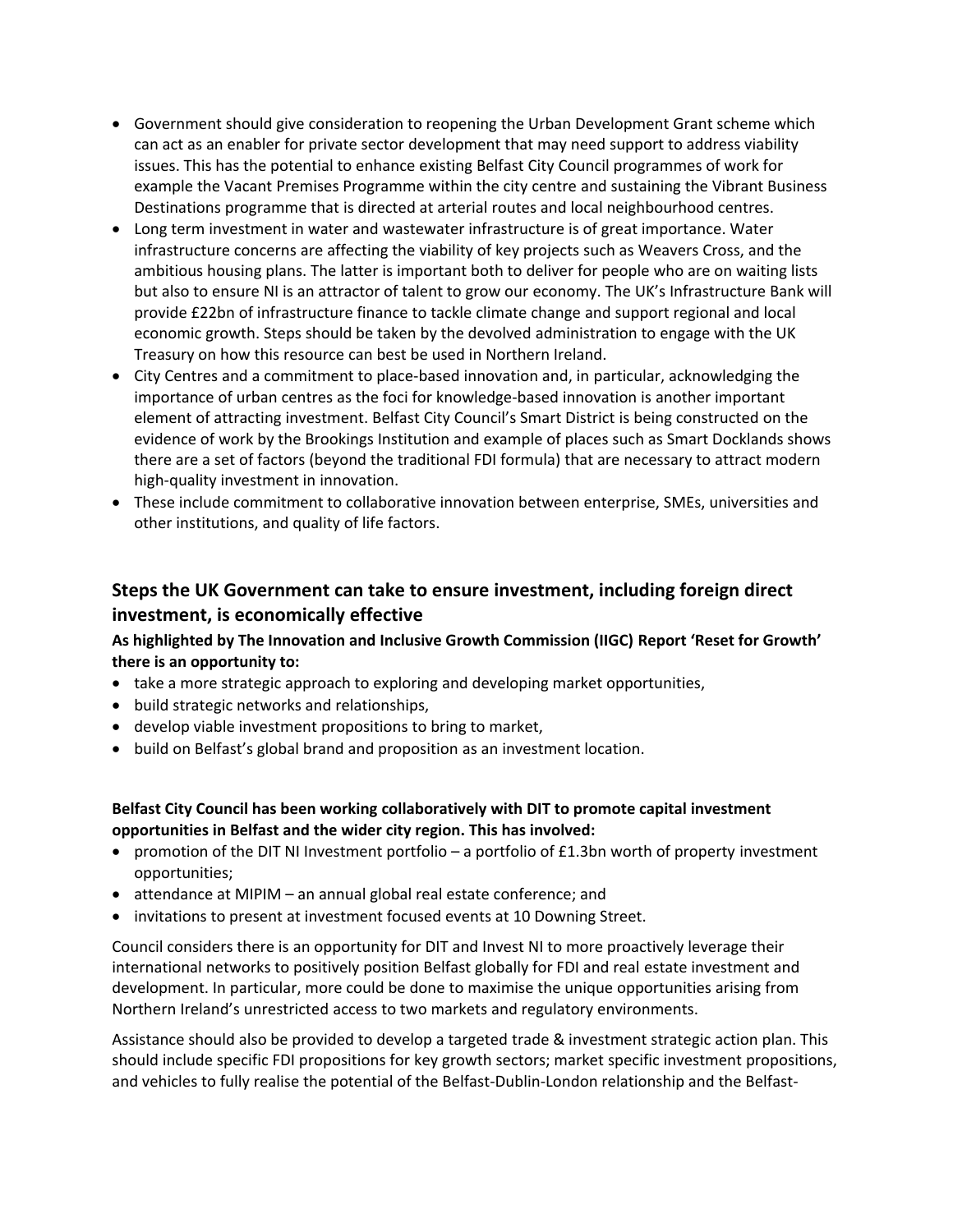Dublin Economic Corridor. It should build on the work already established by existing Belfast city regions investment partnerships such as the Renewed Ambition partnership, and Innovation City Belfast.

### **The potential effect of City Deals on Economic Growth in NI**

Belfast Region City Deal (BRCD) seeks to deliver a 10-year programme to increase GVA by £470m and create up to 20,000 new and better jobs across the Belfast City Region (6 Council areas). Within Belfast, it will support the delivery of the Belfast Destination Hub; active travel through a new cycle & pedestrian bridge; a Smart District; as well as innovative University-led centres of excellence in life & health sciences, data analytics and virtual production. It is expected to attract c.£150m of direct capital contributions plus a further £1bn of private sector investment. The BRCD funding of £850mn of UK and NI government funding will be a significant catalyst to attract even more investment across the region. While this City Deal was always going to be important for Belfast, as well as towns and rural areas; it is now a critical element of the post-Covid recovery.

A key element of economic recovery will involve Digital Investments including:

- £30m Investment in advanced wireless infrastructure. This investment is based on the premise that while investment in fibre is expected to reach sufficient levels in the next few years, investment in advanced wireless networks will lag considerably – potentially undermining the region's growth ambition for key sectors and our universities' research ambitions.
- Wireless connectivity (4G, 5G, mmWave, 6G) is expected to be the enabling infrastructure for the modern economy (connected health, advanced manufacturing, screen and media, agri-food, etc). This aligns with the UK Government's own analysis.
- The use of challenge funding to encourage collaborative innovation. BRCD partners are developing new funding programmes (including the £20m Innovation for Societal Impact fund) to encourage collaboration between SMEs, enterprises, universities and government.

### **Steps that business can take to invest effectively in NI**

Prior to the pandemic, Belfast was on an impressive growth trajectory. The City witnessed record levels of office, hotel, and student accommodation development. Investment transactions from 2015 to 2020 totalled £717 million.

Further Private sector investment is required to continue to drive the delivery of key regeneration projects; and to bring forward housing developments across all tenures to help create a vibrant, functioning city centre. This is necessary to achieve the Belfast Agenda's ambition to attract 66,000 new residents and create 46,000 new jobs in the city by 2035. Additionally, investment in commercial developments will provide the office accommodation required to capitalise on Belfast's current position as one of the most attractive investment locations in Europe for tech start-ups and FDI.

Belfast Region City Deal is expected to attract c.£150m by way of direct capital contributions from the private sector. However, it also includes opportunities and a requirement for a further £1bn of private sector investment in order to deliver the benefits through jobs and productivity set out within the business cases.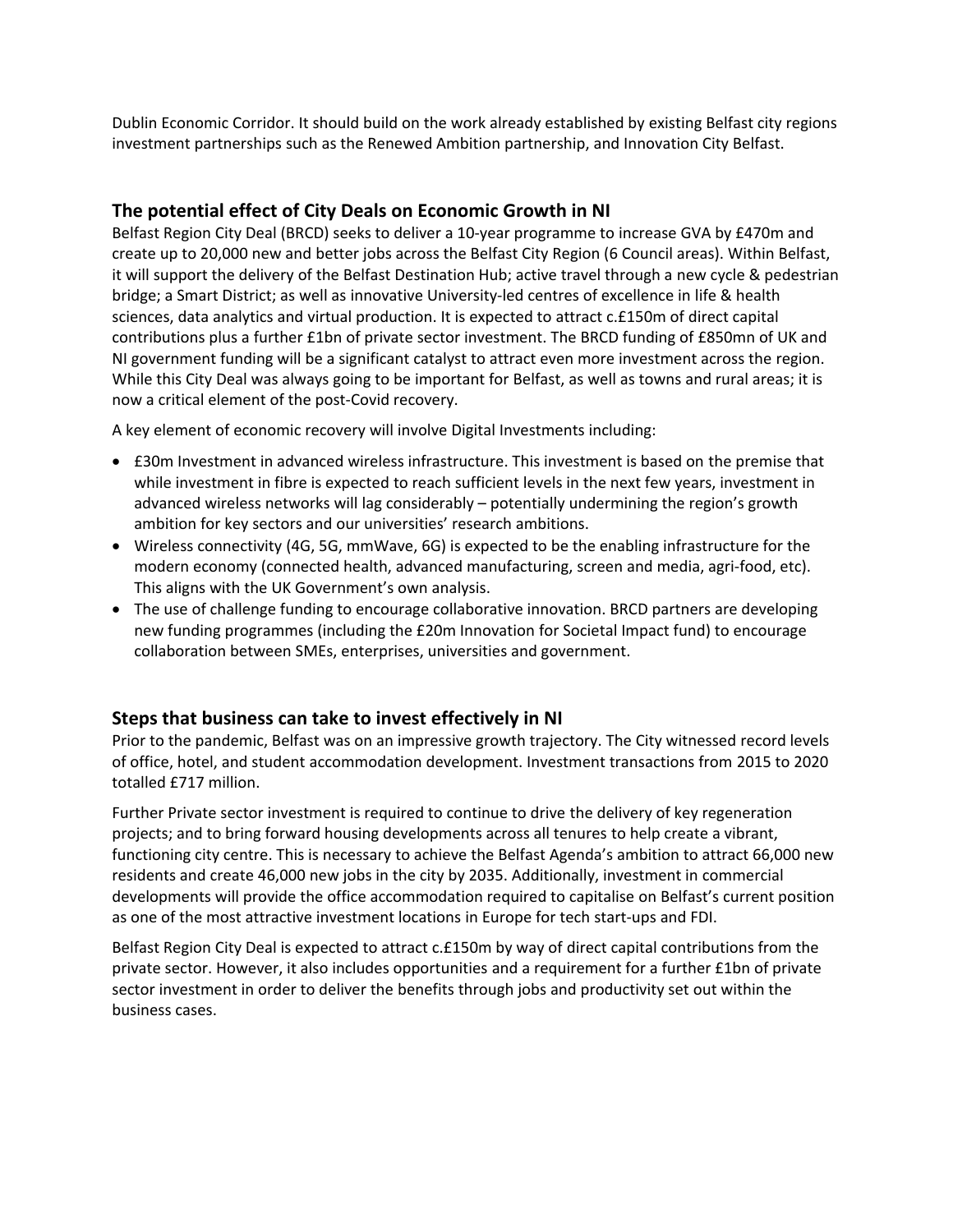# **Steps the UK Government can take to encourage investment that addresses the skills gap and increases the employment opportunities for people with few or no qualifications.**

There are a number of key areas that need to be focused on to address the skills gap and increase **employment opportunities:**

- Large scale investment in digital skills provision is required, to meet the needs of the new economy and growth sectors in NI. This should focus on level 2 and above.
- A commitment to targeted interventions. This should include paid work experience and extensive wrap-around support for those that don't have relevant academic qualifications.
- This will require the development of further innovative intervention, which should be based on competency and aptitude rather than academic qualifications.
- Addressing other know barriers to employment, which may not always be skills related. For example, childcare issues are a particularly noticeable barrier in Belfast.
- Enhanced incentives for investment in key sectors.
- Ensuring the application of social value considerations as part of investments and the condition of funding.

# **Steps the UK Government can take to support the decarbonisation of industry in NI and stimulate investment in a sustainable economy**

Manufacturing contributes over £1 billion to the local economy accounting for 11% of employment and over 15% of GVA, making it a key sector in the Northern Ireland economy. The city is a global leader in aerospace and defence, marine manufacturing (which supports the needs of the maritime, offshore and renewable energy sectors), materials handling, automotive, electronics, Onshore/ offshore wind Energy efficiency, Energy storage and intelligent systems, Waste and recycling Water and waste water. The low carbon sector employs more than 12,000 people in over 300 companies with an annual turnover in excess of £1.7bn.

The Climate Change Committee's 6th carbon budget estimates that the UK must invest 1% of GDP every year for the next 30 years in order to decarbonise at the rate and scale required.

The delivery of the green growth and net zero ambitions will need to be resourced effectively and efficiently to ensure that public sector funding catalyses the level of private investment that is required to deliver at scale and at pace if we are to meet the targets.

Council are working closely with the Place Based Climate Action Network, the Just Transition Alliance and the UK Climate Investment Commission to explore a range of financing models that could unlock private capital and also have initiated work to develop a pipeline of net zero investments for Belfast.

Financial institutions are seeking net-zero investment opportunities but complain of a lack of investable projects and programmes of the right scale and form, while businesses have good net zero ideas but struggle to make them investable and source finance on a project by project basis.

What is required is the intermediary layer that can develop and consolidate projects and programmes and match them to different forms of finance.

There is a clear need to bridge gaps between projects and investment by building capability, capacity and connections to match projects with institutional investors.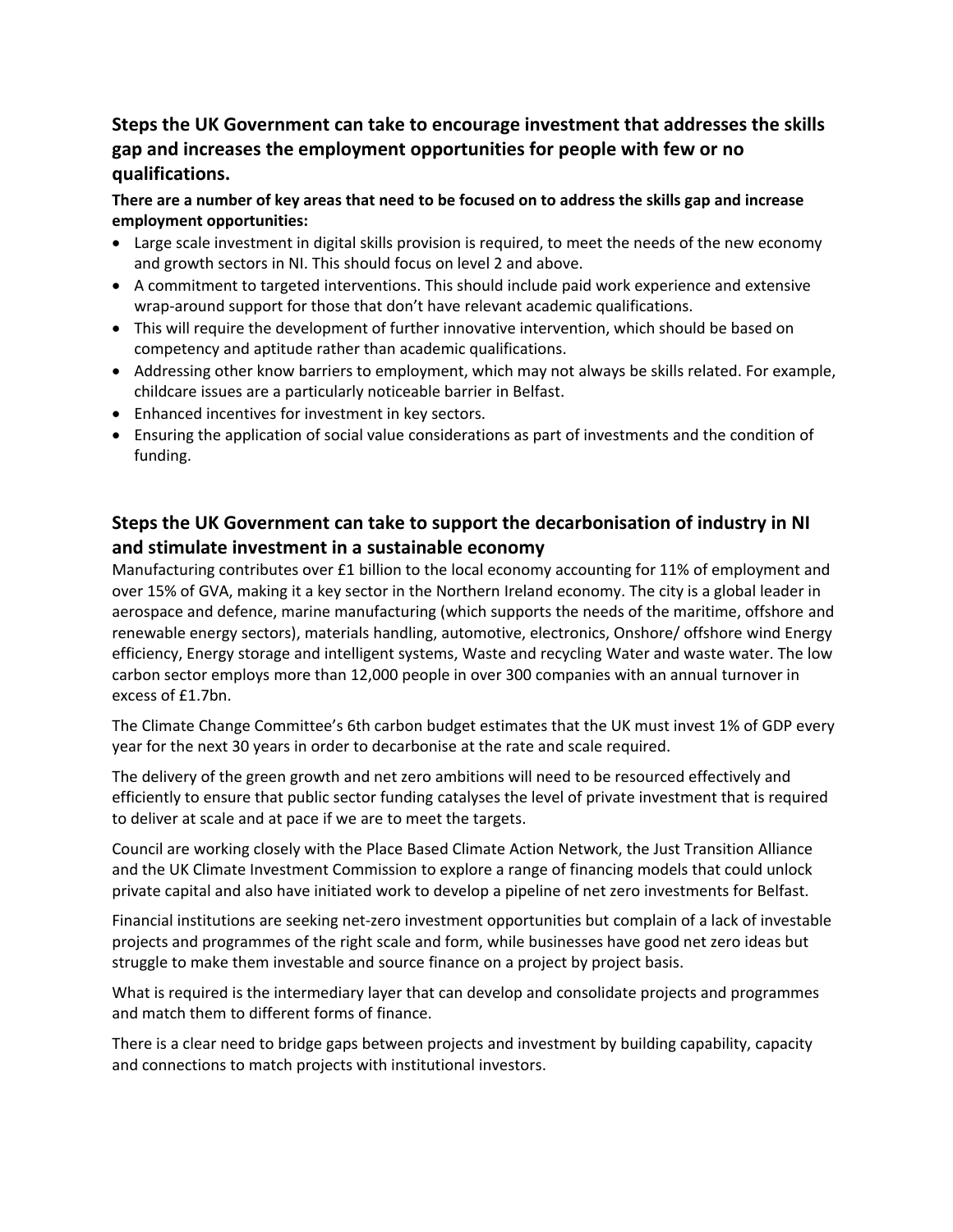**One of the steps that the UK Government could take is to establish a series of Place-based Climate Finance Platforms as a way of bridging the divide with the capability to:**

- Identify, develop and de-risk pipelines of projects,
- develop the business models needed to make these projects investable,
- consolidate multiple projects into programmes that work at the scale needed to secure investment and;
- connect them to different sources of finance.

Strong evidence suggests that unlocking climate finance this way would both enable decarbonisation and deliver local environmental, economic and social benefits whilst generating effective financial returns. This would enable a green recovery and promote levelling up.

There is a strong case for these platforms to operate at the local/regional scales in a place-based way that understands both the specific opportunities and the capacities needed to address them in a suitably nuanced way. The case for such platforms is increasingly accepted.

#### **Therefore, to decarbonise industry in NI, Council suggests the Government considers:**

- Investment to develop a Place-based Climate Finance Platforms in Belfast.
- Developing a comprehensive strategy and support and investment for green tech, specific proposals and develop and fund education and employability programmes to ensure a skilled workforce is in place to fuel green growth.
- Investment to support a Housing retrofit programme to create a demand for industry solutions to decarbonise and modernise NI's aging housing stock, with support for the development of a retrofit delivery hub (UK Green Growth Index suggests switch from oil to heat pumps, Climate Investment Commission report refers to retrofit, Reset for Growth report recommends housing programme).
- Provide an update on revisions to the Building Control regulations to futureproof new buildings for thermal efficiency and low carbon heating (and avoid costly retrofits at a later date).
- Investment to support Public sector decarbonisation to stimulate the growth of green supply chains. NB Council have been unable to access UK funding to support public sector decarbonisation to date.
- Investment to support Transport Decarbonisation measures to support decarbonisation including EV infrastructure and investment in active travel infrastructure such as cycling networks (UK Green Growth Index refers to CCC recommendations on EV).
- Investment to support industrial decarbonisation advice, support, grants to support private sector decarbonisation.
- Investment to support Adaptation planning in Belfast to future proof investments in infrastructure and real estate, including additional investment into Belfast Living with Water programme. The programme (estimated to cost £1.4 billion) is needed to upgrade the drainage and wastewater infrastructure serving the greater Belfast area to be more resilient to climate change and to support economic growth. The programme promotes the use of blue/green infrastructure rather than a continued reliance on hard engineered measures such as bigger pipes and higher flood defences.
- Investment to support our Nature based solutions programme to build resilience to climate impacts (flooding and heat stress) – additional investment into tree planting, peatland restoration, blue carbon restoration (Climate Investment Commission report refers to costs we calculated for tree planting for example).

We have already seen commitments from the UK Government. For example, the relevant UK Government Departments jointly published a statement setting out the approach to transposing the 2020 Circular Economy Package waste measures, the Business and Energy Secretary announced in March 2021 an ambitious blueprint to deliver the world's first low-carbon industrial sector and over £1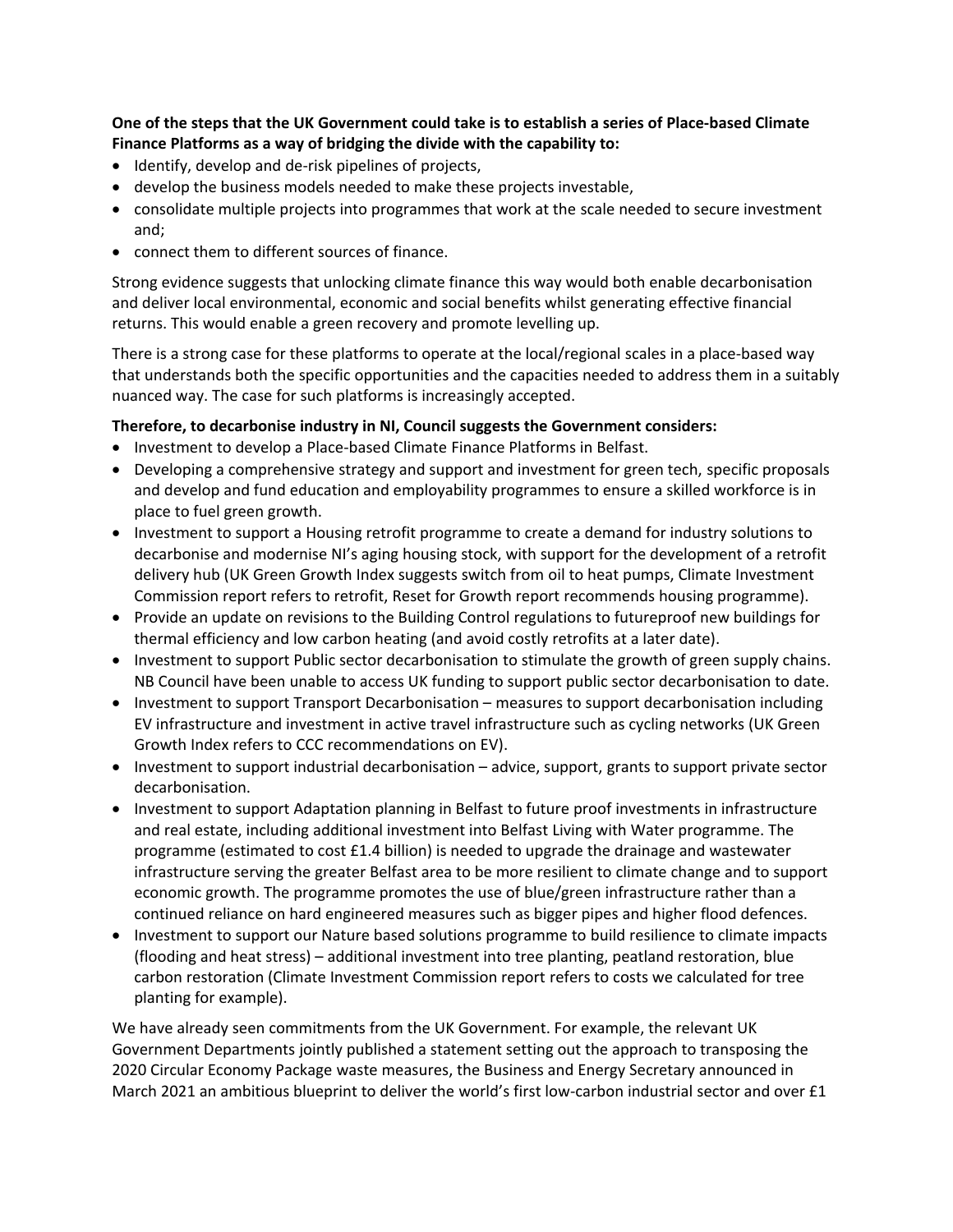billion to cut emissions from industry, schools and hospitals. The new Industrial Decarbonisation Strategy sets out the government's vision for building a competitive, greener future for the manufacturing and construction sector. Part of the government's path to net zero by 2050 measures will create and support 80,000 UK jobs over the next 30 years whilst cutting emissions by two-thirds in just 15 years.

### **Relationships between schools and local Universities**

Although the Council has no statutory responsibility for education, we have developed a close relationship with local universities and schools to address skills and employability issues within the city. In particular, we consider that the prevailing challenges around educational attainment, especially within disadvantaged communities, should be a focus for investment in the context of the Levelling Up ambitions and commitments.

### **In considering options for investment, the council recommends the following:**

- Supporting the delivery of the Fair Start recommendations to enhance educational attainment levels, focusing on areas of most significant disadvantage.
- Supporting interventions that encourage progression pathways from vocational into higher education to expand the engagement mechanisms to support access through non-traditional routes.
- Successive research work, including work by CBI and Ulster University's Skills Barometer, indicates that the digital skills pipeline is struggling. Career pathways guidance and digital engagement must start at an early stage. Significantly more also needs to be done within schools to encourage the uptake of STEM subjects and to address diversity imbalances. This is necessary if we are to establish a long-term NI skills pipeline.
- The focus should be on not only improving linkages between schools and universities but also between schools and FE colleges, in recognition of the value of technical and vocational education in building our economy.

### **Assessment of the understanding of the importance of education**

The Government should develop a comprehensive and long-term range of programmes and interventions to address systemic issues in STEM imbalance. It should invest in interventions to overcome barriers to inclusive participation in technology, particularly by young people, in order to inspire the next generation of scientists and entrepreneurs. School engagement through careers provides a clear opportunity to instil excitement around this vision.

### **We support investment in a sustained intervention of scale that:**

- Incorporates a common message or brand supported by all partners and delivered via a sustained engagement campaign.
- Integrates role models who are relatable to young people connecting to industry.
- Establishes clear career pathways into the occupational areas identified, through which young people and their influencers can see the educational journey they need to embark on. These pathways need to cover both further and high education, and they need to be joined up and coherent.
- Engages young people across the education system in new and innovative ways.
- Integrates across the education system, instilling core innovation skills and ensuring that young people, even if they don't progress into a R&D specific role, have still developed a set of core transferrable skills.